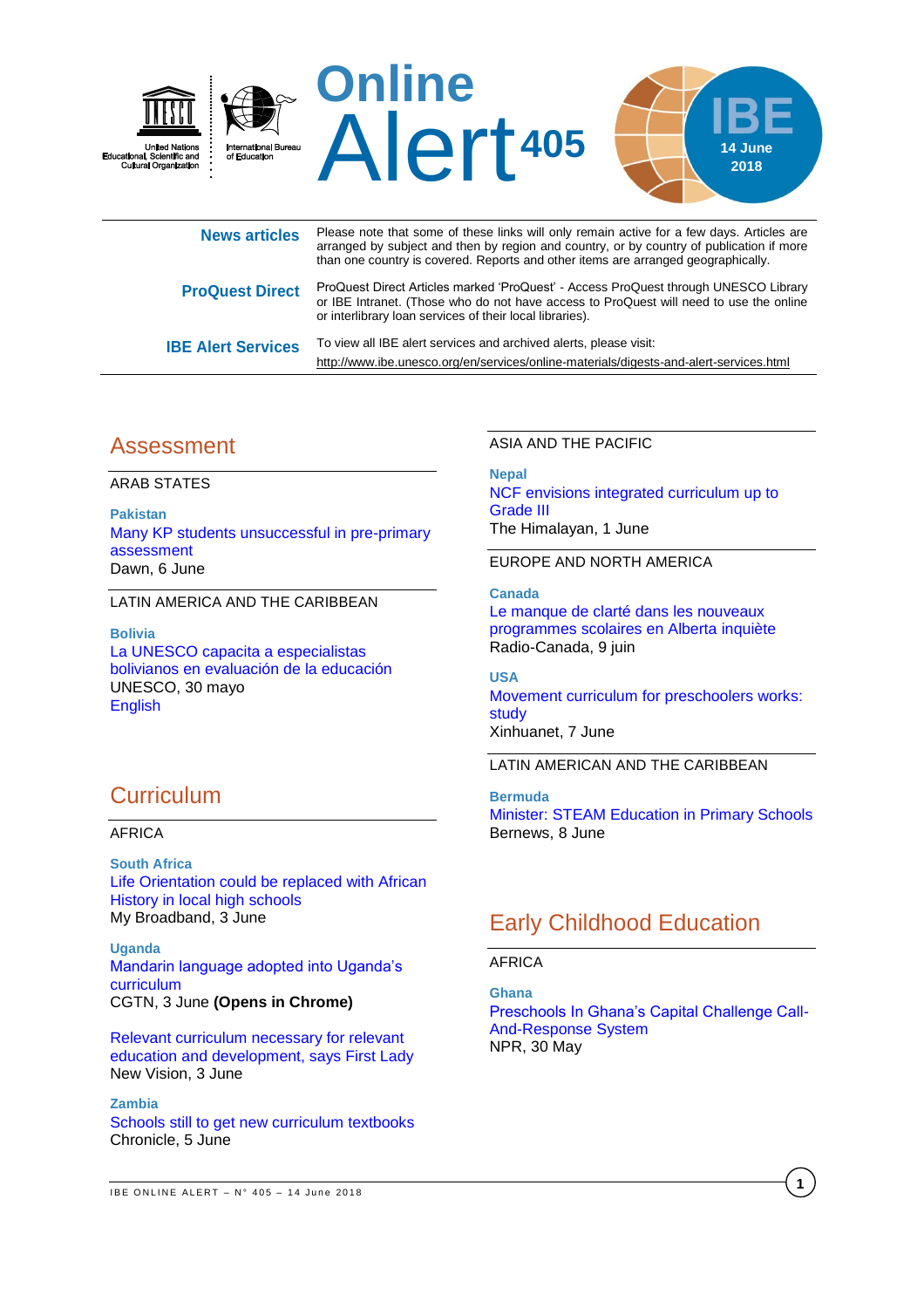### ASIA AND THE PACIFIC

**Nepal** [Kathmandu Statement spells out principles](https://bangkok.unesco.org/content/kathmandu-statement-spells-out-principles-championing-early-childhood-care-and-education)  [championing early childhood care and](https://bangkok.unesco.org/content/kathmandu-statement-spells-out-principles-championing-early-childhood-care-and-education)  [education](https://bangkok.unesco.org/content/kathmandu-statement-spells-out-principles-championing-early-childhood-care-and-education) UNESCO Bangkok, 12 June

### EUROPE AND NORTH AMERICA

**Ireland** [Children in poorer areas more negative about](https://www.irishexaminer.com/breakingnews/ireland/children-in-poorer-areas-more-negative-about-school-research-shows-845877.html)  [school, research shows](https://www.irishexaminer.com/breakingnews/ireland/children-in-poorer-areas-more-negative-about-school-research-shows-845877.html) Irish Examiner, 30 May

### Education in emergencies

### AFRICA

**Mali** [UNICEF: Education Lifeline in Mali Under](https://www.voanews.com/a/unicef-education-lifeline-in-mali-under-attack/4428827.html)  [Attack](https://www.voanews.com/a/unicef-education-lifeline-in-mali-under-attack/4428827.html)  VOA, 7 June

# Education System

#### ARAB STATES

**Afghanistan** [Afghanistan: l'éducation recule pour la](http://www.liberation.fr/planete/2018/06/03/afghanistan-l-education-recule-pour-la-premiere-fois-depuis-2002_1656244)  [première fois depuis 2002](http://www.liberation.fr/planete/2018/06/03/afghanistan-l-education-recule-pour-la-premiere-fois-depuis-2002_1656244) Liberation, 3 June

#### EUROPE AND NORTH AMERICA

**USA**

[There Are Now More High Schools With Low](http://blogs.edweek.org/edweek/high_school_and_beyond/2018/06/there_are_now_more_high_schools_with_low_graduation_rates_why.html)  [Graduation Rates. Why?](http://blogs.edweek.org/edweek/high_school_and_beyond/2018/06/there_are_now_more_high_schools_with_low_graduation_rates_why.html) EdWeek, 5 June

# Technology & Education

EUROPE AND NORTH AMERICA

**USA** [Most Ed-Tech Products Don't Meet Minimum](https://marketbrief.edweek.org/marketplace-k-12/ed-tech-products-dont-meet-minimum-criteria-privacy-policies-report-finds/)  [Criteria in Their Privacy Policies, Report Finds](https://marketbrief.edweek.org/marketplace-k-12/ed-tech-products-dont-meet-minimum-criteria-privacy-policies-report-finds/) EdWeek, 29 May

# ESD

ASIA AND THE PACIFIC

**Hong Kong** [How two green schools in Hong Kong are](http://www.scmp.com/lifestyle/article/2148898/how-two-green-schools-hong-kong-are-teaching-sustainability-children-and)  [teaching sustainability to children and leading](http://www.scmp.com/lifestyle/article/2148898/how-two-green-schools-hong-kong-are-teaching-sustainability-children-and)  [the way in local education community](http://www.scmp.com/lifestyle/article/2148898/how-two-green-schools-hong-kong-are-teaching-sustainability-children-and) South China Morning Post, 4 June

**Malaysia** [Making quality education accessible for](https://www.thestar.com.my/news/nation/2018/06/06/making-quality-education-accessible-for-sustainable-development/)  [sustainable development](https://www.thestar.com.my/news/nation/2018/06/06/making-quality-education-accessible-for-sustainable-development/) The Star Online, 6 June **(Opens in Chrome)**

# Gender in education

ASIA AND THE PACIFIC

**South Korea** [K-POP idol group Wanna One joins](https://en.unesco.org/news/k-pop-idol-group-wanna-one-joins-unesco-s-efforts-promote-girls-education)  [UNESCO's efforts to promote girls' education](https://en.unesco.org/news/k-pop-idol-group-wanna-one-joins-unesco-s-efforts-promote-girls-education) UNESCO, 3 June [French](https://fr.unesco.org/news/groupe-idoles-k-pop-wanna-one-se-joint-aux-efforts-unesco-faveur-education-filles) [Spanish](https://es.unesco.org/news/grupo-idolos-pop-coreana-wanna-one-se-esfuerzos-unesco-promover-educacion-ninas)

EUROPE AND NORTH AMERICA

**Canada** [Justin Trudeau announces nearly \\$3 billion of](https://www.washingtonexaminer.com/policy/foreign/justin-trudeau-announces-nearly-3-billion-of-international-investment-in-womens-education)  [international investment in women's education](https://www.washingtonexaminer.com/policy/foreign/justin-trudeau-announces-nearly-3-billion-of-international-investment-in-womens-education) Washington Examiner, 9 June

#### INTERNATIONAL

[Le G7 doit favoriser l'accès des filles à](https://www.huffingtonpost.fr/sebastien-lyon/le-g7-doit-favoriser-lacces-des-filles-a-leducation-partout-dans-le-monde-sil-veut-changer-la-donne_a_23451267/)  [l'éducation partout dans le monde s'il veut](https://www.huffingtonpost.fr/sebastien-lyon/le-g7-doit-favoriser-lacces-des-filles-a-leducation-partout-dans-le-monde-sil-veut-changer-la-donne_a_23451267/)  [changer la donne](https://www.huffingtonpost.fr/sebastien-lyon/le-g7-doit-favoriser-lacces-des-filles-a-leducation-partout-dans-le-monde-sil-veut-changer-la-donne_a_23451267/) Huffington Post, 8 juin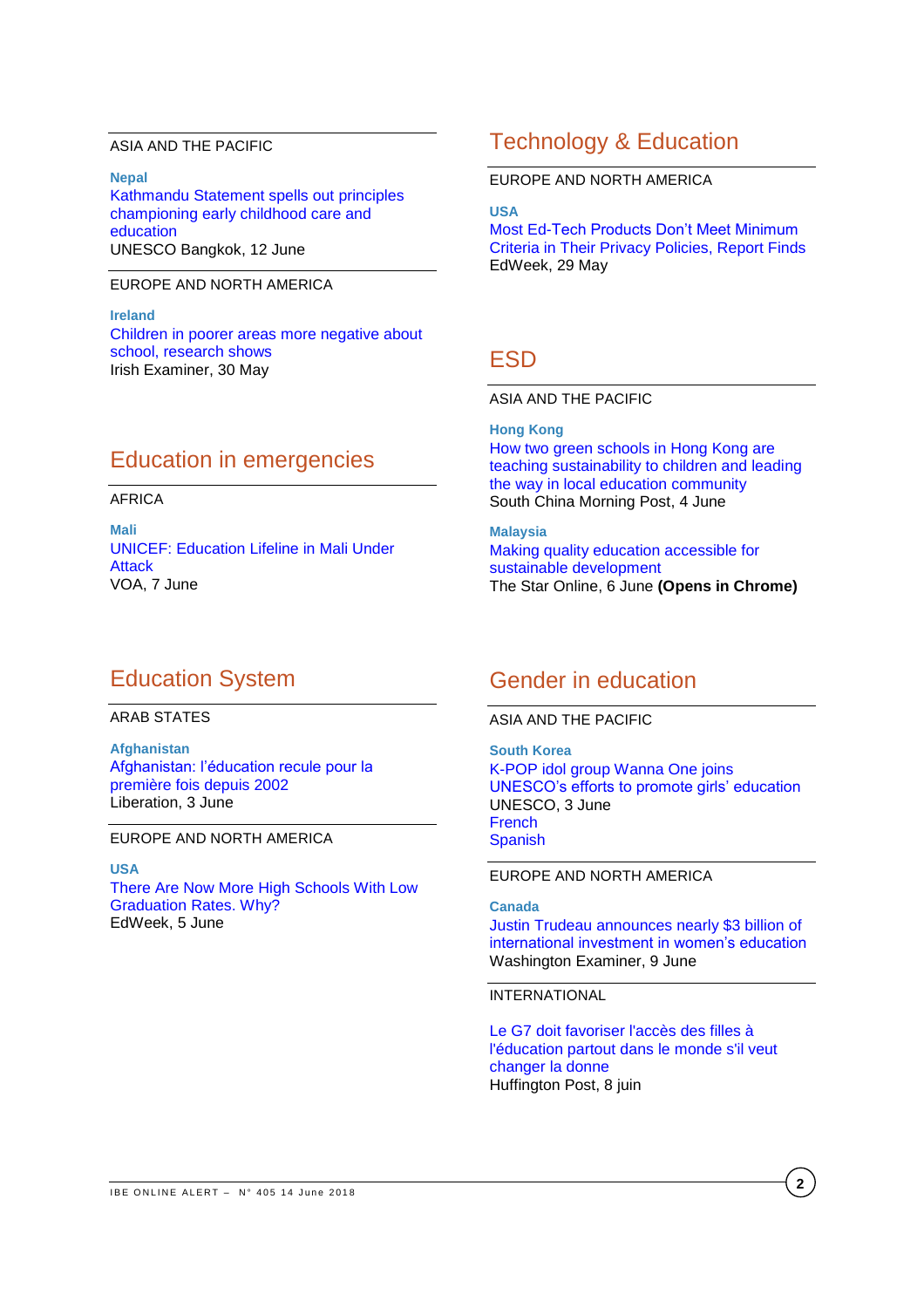# Inclusive Education

### EUROPE AND NORTH AMERICA

**Spain** [España viola el derecho a la educación de los](https://news.un.org/es/story/2018/05/1434611)  [niños con discapacidad](https://news.un.org/es/story/2018/05/1434611) Noticias ONU, 29 mayo **(Opens in Chrome)**

### LATIN AMERICA AND THE CARIBBEAN

**Haiti** [Haïti-Éducation : Distribution de matériels](http://www.hpnhaiti.com/nouvelles/index.php/societe/54-education/3845-haiti-education-distribution-de-materiels-numeriques-adaptes-a-des-eleves-et-etudiants-en-situation-de-handicap)  [numériques adaptés à des élèves et étudiants](http://www.hpnhaiti.com/nouvelles/index.php/societe/54-education/3845-haiti-education-distribution-de-materiels-numeriques-adaptes-a-des-eleves-et-etudiants-en-situation-de-handicap)  [en situation de handicap](http://www.hpnhaiti.com/nouvelles/index.php/societe/54-education/3845-haiti-education-distribution-de-materiels-numeriques-adaptes-a-des-eleves-et-etudiants-en-situation-de-handicap) Haiti Press Network, 6 juin

# **Literacy**

EUROPE AND NORTH AMERICA

**Ireland**

Boys [likely to have poorer literacy skills, more](https://www.newstalk.com/Boys-likely-to-have-poorer-literacy-skills-more-negative-attitudes-at-school-than-girls)  [negative attitudes at school than girls](https://www.newstalk.com/Boys-likely-to-have-poorer-literacy-skills-more-negative-attitudes-at-school-than-girls) Newstalk.com, 30 May

# Neuroscience of learning

### LATIN AMERICA AND THE CARIBBEAN

**Chile**

[Se realizó el Congreso Nacional de Educación](https://www.elliberal.com.ar/noticia/422803/se-realizo-congreso-nacional-educacion-neurociencias-pedagogias-diferentes)  ["Neurociencias y Pedagogías Diferentes"](https://www.elliberal.com.ar/noticia/422803/se-realizo-congreso-nacional-educacion-neurociencias-pedagogias-diferentes) El Liberal Santiago, 6 junio

# Primary Education

#### AFRICA

**Democratic Republic of Congo** [RDC : Dès l'année scolaire prochaine, l'école](https://actualite.cd/2018/06/07/rdc-des-lannee-scolaire-prochaine-lecole-primaire-passe-de-6-a-8-ans/)  [primaire passe de 6 à 8 ans](https://actualite.cd/2018/06/07/rdc-des-lannee-scolaire-prochaine-lecole-primaire-passe-de-6-a-8-ans/) Actualite.cd, 7 juin

# Teachers/Teacher Education

### EUROPE AND NORTH AMERICA

**Scotland** ['Groundbreaking' study aims to hone teacher](https://www.tes.com/news/groundbreaking-study-aims-hone-teacher-education)  [education](https://www.tes.com/news/groundbreaking-study-aims-hone-teacher-education) tes, 1 June

# School Violence

### EUROPE AND NORTH AMERICA

**USA**

[Parents, Schools Step Up Efforts To Combat](https://www.npr.org/sections/thesalt/2018/06/05/613933607/parents-schools-step-up-efforts-to-combat-food-allergy-bullying)  [Food-Allergy Bullying](https://www.npr.org/sections/thesalt/2018/06/05/613933607/parents-schools-step-up-efforts-to-combat-food-allergy-bullying) NPR, 5 June

### Reports, publications, etc.

### ARAB STATES

**Afghanistan** [All Children In School And Learning Global](https://reliefweb.int/sites/reliefweb.int/files/resources/afg-report-oocs2018.pdf)  [Initiative On Out-Of-School Children:](https://reliefweb.int/sites/reliefweb.int/files/resources/afg-report-oocs2018.pdf)  [Afghanistan Country Study](https://reliefweb.int/sites/reliefweb.int/files/resources/afg-report-oocs2018.pdf) Ministry of Education, Islamic Republic of Afghanistan and UNICEF, 2018

**Jordan and Syria** [Education Sector Quarterly Report \(January](https://reliefweb.int/sites/reliefweb.int/files/resources/63925.pdf)  [2018-March 2018\)](https://reliefweb.int/sites/reliefweb.int/files/resources/63925.pdf) Inter-Sector Working Group Jordan, 2018

### INTERNATIONAL

[Addressing Anti-Semitism through Education:](http://unesdoc.unesco.org/images/0026/002637/263702e.pdf)  [Guidelines for Policymakers](http://unesdoc.unesco.org/images/0026/002637/263702e.pdf) UNESCO and OSCE, 2018

[Innovative staffing to personalize learning:](https://www.christenseninstitute.org/wp-content/uploads/2018/05/innovative-staffing_2018_final.pdf)  [How new teaching roles and blended learning](https://www.christenseninstitute.org/wp-content/uploads/2018/05/innovative-staffing_2018_final.pdf)  [help students succeed](https://www.christenseninstitute.org/wp-content/uploads/2018/05/innovative-staffing_2018_final.pdf) Christensen Institute, May 2018

**3**